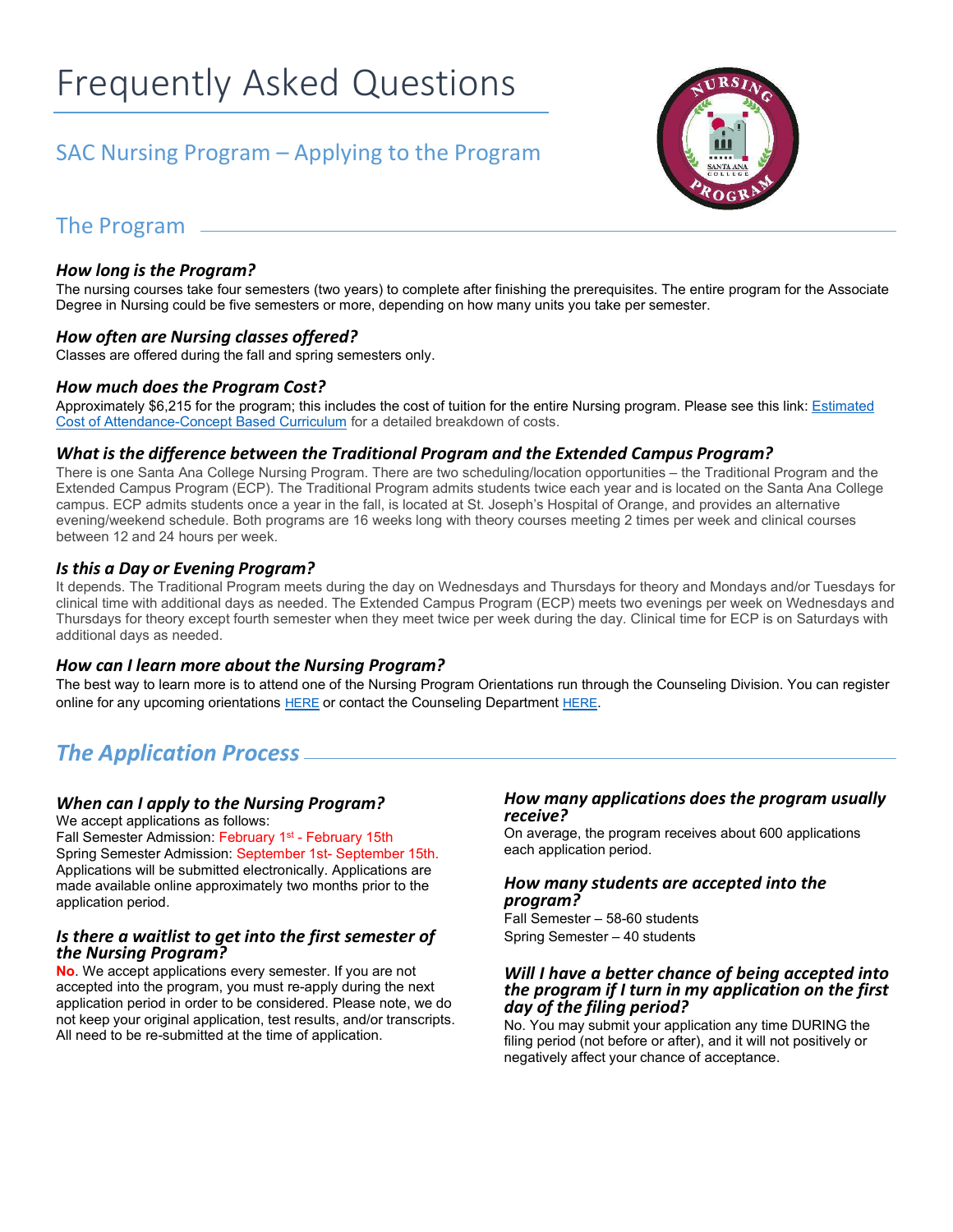# *Prerequisites*

# *What are the prerequisite courses?*

Freshman Composition - English 101 or 101H (4 units) General Human Anatomy - Bio 239 (4 units) including lab Human Physiology - Bio 249 (4 units) including lab Microbiology - Bio 139 (4 units) including lab \*(General Microbiology, Bio 229 - 5 units will be accepted)

# *Can I apply to the program even if I haven't finished all my prerequisite courses?*

No. All your prerequisite courses must be completed **at the time you submit your application**.

### *I am having trouble getting into some of the prerequisite courses. What can I do?*

Registration is based on the number of courses completed at SAC and SCC. The more classes you take at SAC or SCC, the earlier registration date you'll have. Classes can also be completed at more than one college. However, not all classes are equal. You can contact Counseling **HERE** or the Health Sciences/Nursing office a[t nursing2@sac.edu](mailto:nursing2@sac.edu) to find out if they are Santa Ana College equivalent.

### *I took my prerequisites a long time ago. Will you still accept them?*

The English/Freshman Composition prerequisite has no expiration date. The three science prerequisite courses,

Anatomy (4 units), Physiology (4 units), and Microbiology (4 units), must be completed within the last **7 years**. Any of these courses taken over 7 years ago need to be taken again.

#### *I have a bachelor's degree and have met all of the prerequisites except Anatomy and/or Physiology. Can I take them during the first semester of the program?*

No, you need to complete all the prerequisite courses by the time you submit your application.

*I have taken a Human Biology class. Will that count for the Anatomy and Physiology prerequisite?* No.

### *I have taken a combination Anatomy/Physiology course. Will that count for the Anatomy and Physiology prerequisites?*

Maybe, **IF** the course you took was two semesters (Anatomy/Physiology I & II), included a lab, and were both were taken at the **SAME** institution, then they would count. We will not accept a combined course taken at two separate schools. We will not accept a single 4-unit Anatomy/Physiology course.

# *The TEAS Exam*

# *Where can I take the TEAS Exam?*

Santa Ana College offers the Test of Essential Academic Skills (TEAS). We offer the test twice a year concurrent with our application period. Space is limited, therefore, there is no guarantee you will be able to take the TEAS at SAC in time to qualify for the next Nursing Program application period. Please email the Health Sciences/Nursing Office at [nursing2@sac.edu](mailto:nursing2@sac.edu) to see if space is available. You can also contact other colleges for their testing opportunities or go to the **ATI Testing** website to register to take the TEAS at another location as well as obtain study guidance information for the test.

## *I have taken the HESI/RN-PAX exam. Can this score be used in lieu of the TEAS exam?*

Yes. We will accept a HESI score of 70 or higher (having tested in all 4 required areas on the same testing date: math, English, reading, and science) and a score of 114 for RN-PAX. The score will be pro-rated with TEAS for points in the multicriteria admission process.

# *Submitting Unofficial Transcripts (must be included in your application)*

### *Do I still need to submit my unofficial transcripts with my application to 1st semester if I have taken my prerequisites at Santa Ana College or Santiago Canyon College?*

Yes. The Nursing Program will not contact Santa Ana College's and/or Santiago Canyon College's Admissions and Records office(s) on your behalf to obtain these records when you are applying to 1<sup>st</sup> semester.

## *What do I do if some of my courses are from a foreign institution?*

You will need to have your foreign transcripts evaluated. Submit an unofficial copy with your application. If selected to enter, you will submit the official evaluation.

*Some of my coursework from one school is detailed on my transcript from another school (transferrable credit). Do I still have to submit separate transcripts from both schools?*

Yes. We will only accept proof of coursework from the school you took the classes at.

#### *If my AP scores show on my transcript, do I still need to submit AP scores from the College Board?* Yes. We will only accept proof of AP credit from the College Board. However, we will accept unofficial transcripts with your application. If you are selected to enter the program, official transcripts must be submitted.